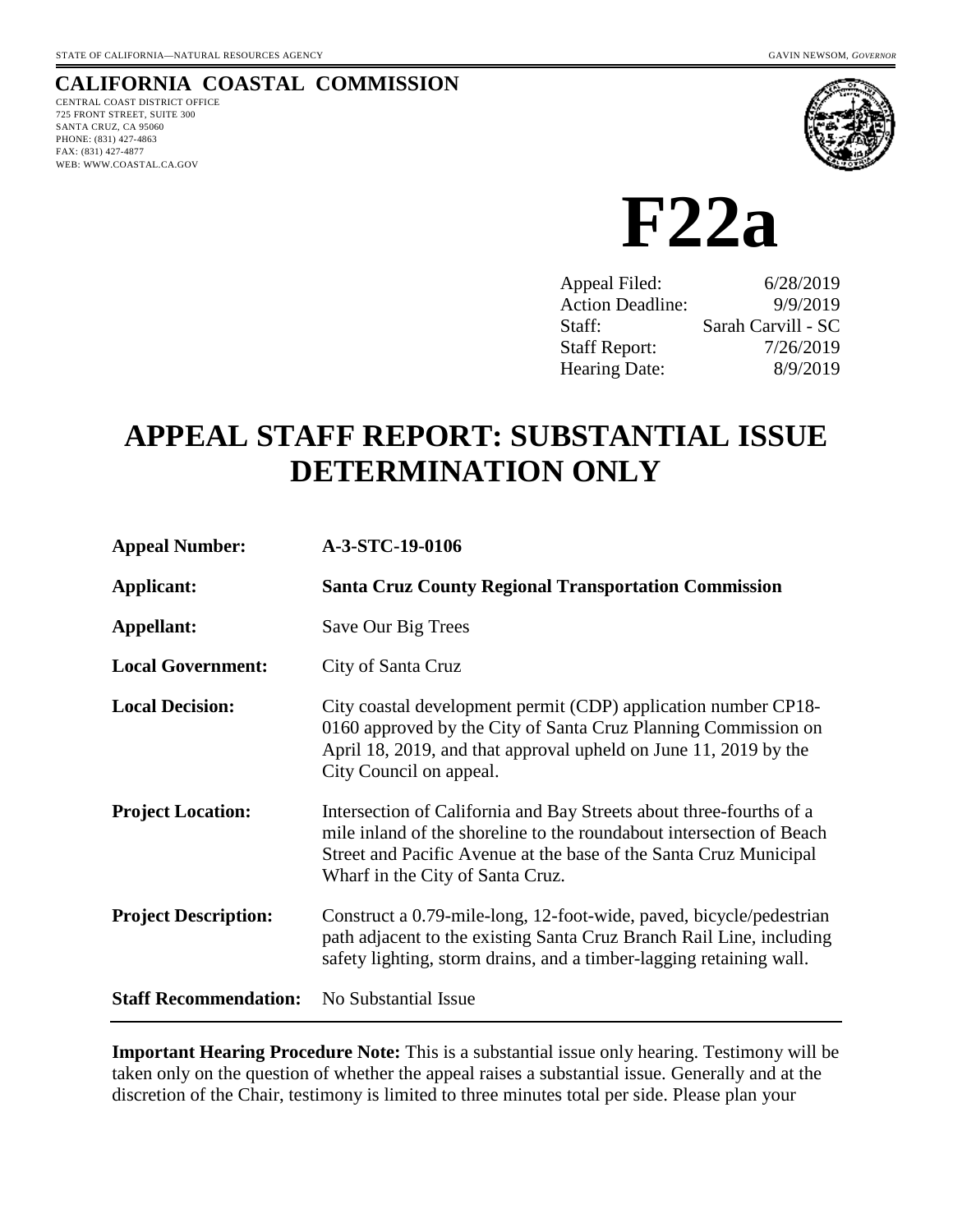testimony accordingly. Only the Applicant, persons who opposed the application before the local government (or their representatives), and the local government shall be qualified to testify. Others may submit comments in writing. If the Commission determines that the appeal does raise a substantial issue, the de novo phase of the hearing will occur at a future Commission meeting, during which the Commission will take public testimony. (California Code of Regulations, Title 14, Sections 13115 and 13117.)

## **SUMMARY OF STAFF RECOMMENDATION**

The City of Santa Cruz approved a coastal development permit (CDP) to construct a 0.79-mile, 12-foot-wide paved bicycle/pedestrian trail alongside a portion of the railroad tracks within the existing Santa Cruz Branch Line railroad corridor. The trail would begin at the intersection of California Street and Bay Street (about three-fourths of a mile inland of the shoreline on the west side of the City of Santa Cruz) and extend to the Beach Street/Pacific Avenue roundabout at the base of the Santa Cruz Municipal Wharf near the Main Beach/Boardwalk area. The approved trail segment is part of a larger "rail trail" project<sup>[1](#page-1-0)</sup> that, upon completion, is designed to connect northern and southern Santa Cruz County through a mixed-use paved bicycle/pedestrian trail located mostly in the Santa Cruz Branch Line railroad corridor, which owned by the Applicant (the Santa Cruz County Regional Transportation Commission). The rail trail is intended to serve as a primary component of the Santa Cruz County portions of the Monterey Bay Sanctuary Scenic Trail (MBSST) network and the California Coastal Trail (CCT).

The Appellant contends that the approved project is inconsistent with City of Santa Cruz Local Coastal Program (LCP) policies related to wetlands, riparian vegetation, environmentally sensitive habitat area (ESHA), and cultural resources. After reviewing the local record, staff has concluded that the approved project does not raise a substantial issue with respect to the project's conformance with the City of Santa Cruz LCP.

Specifically, the Appellant contends that the approved project is located within the buffer for Neary Lagoon and that such siting is not allowable under the LCP, and that the approved removal of trees and riparian vegetation to make way for the trail, including eucalyptus trees that may be used as monarch butterfly habitat, violates LCP policies that protect ESHA generally and monarch butterflies particularly. However, the LCP allows a public recreational access trail in the area in question, provided that impacts are minimized and mitigated. Moreover, the LCP management plan for Neary Lagoon anticipates a trail in this location, and allows recreational uses within both the Lagoon and its buffer area. In addition, the City appropriately determined that the eucalyptus trees in question do not provide LCP-protected monarch butterfly habitat. The Appellant also argues that the LCP requires a more robust alternatives analysis than was performed by the City in its approval, and that the approved project's protections for cultural resources are inadequate. However, the City identified the tradeoffs associated with the other possible alignments and project permutations in a manner allowing them to make the requisite findings under the LCP, and required a Native American representative and an archeologist to be

<span id="page-1-0"></span> $\overline{a}$ <sup>1</sup> The Applicant intends for the entire corridor, considered in total, to be used for passenger and freight service on the railroad tracks, as well as the paved bicycle/pedestrian public trail alongside of the tracks (i.e., a "rail-trail" combination of uses).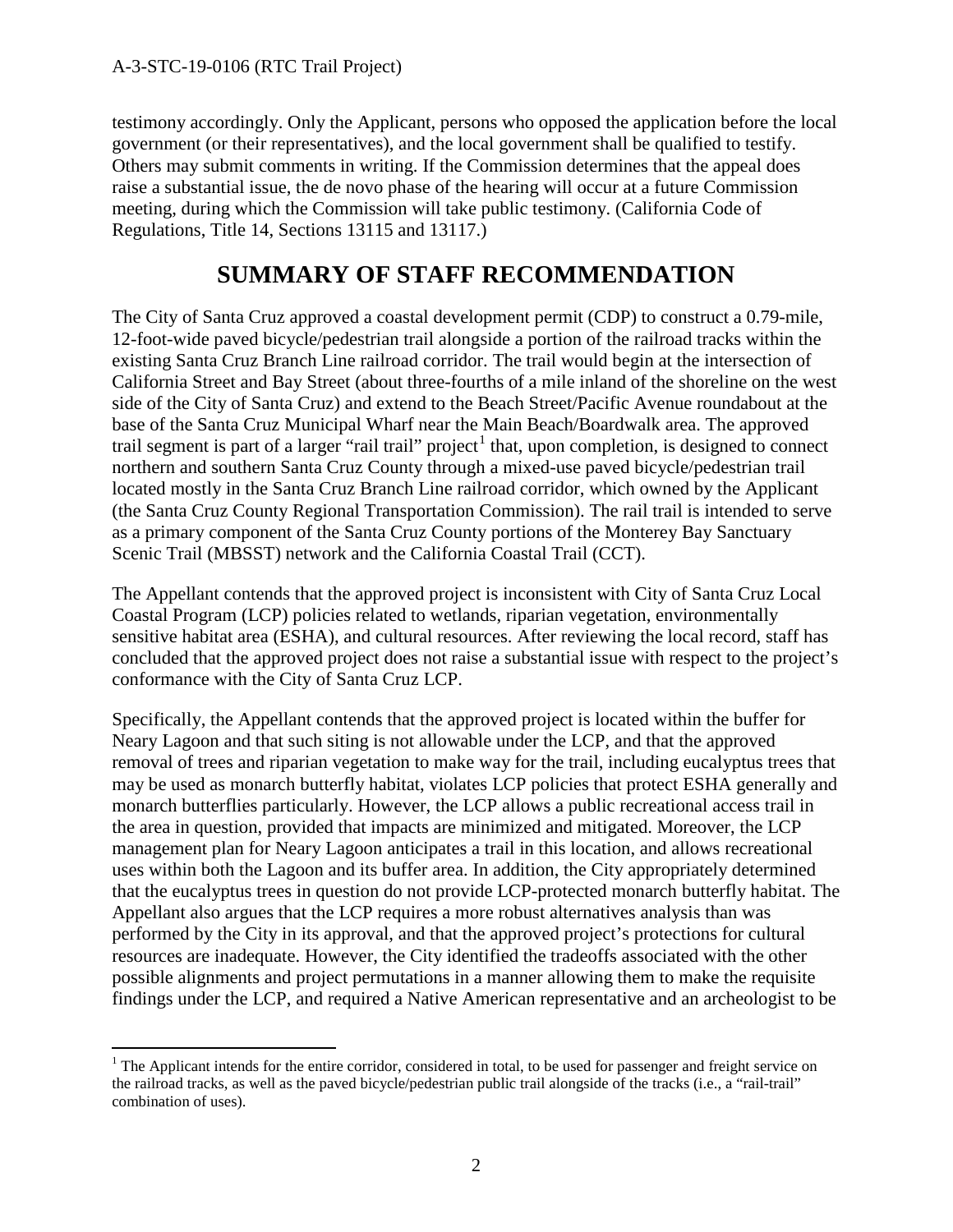present when earthmoving activities will be undertaken in the vicinity of known cultural resources, as required by the LCP.

In short, the City approved the trail in this area only after eliminating other potential alternatives that could avoid the Lagoon buffer area (and located the trail on the opposite side of the railroad tracks from the Lagoon), and the approval results in trail siting and design (including mitigation measures) to protect coastal resources associated with the Lagoon and its habitat values as directed by the LCP. At its core, this is an important public recreational access project that is allowed in this area under the LCP, and the City has modified the project to avoid impacts where possible and mitigated the project's unavoidable impacts. As a result, staff recommends that the Commission determine that the City's approval does not raise a substantial LCP conformance issue in light of the appeal contentions, and that the Commission decline to take jurisdiction over the CDP application for this project. The single motion necessary to implement this recommendation is found on page 5 below.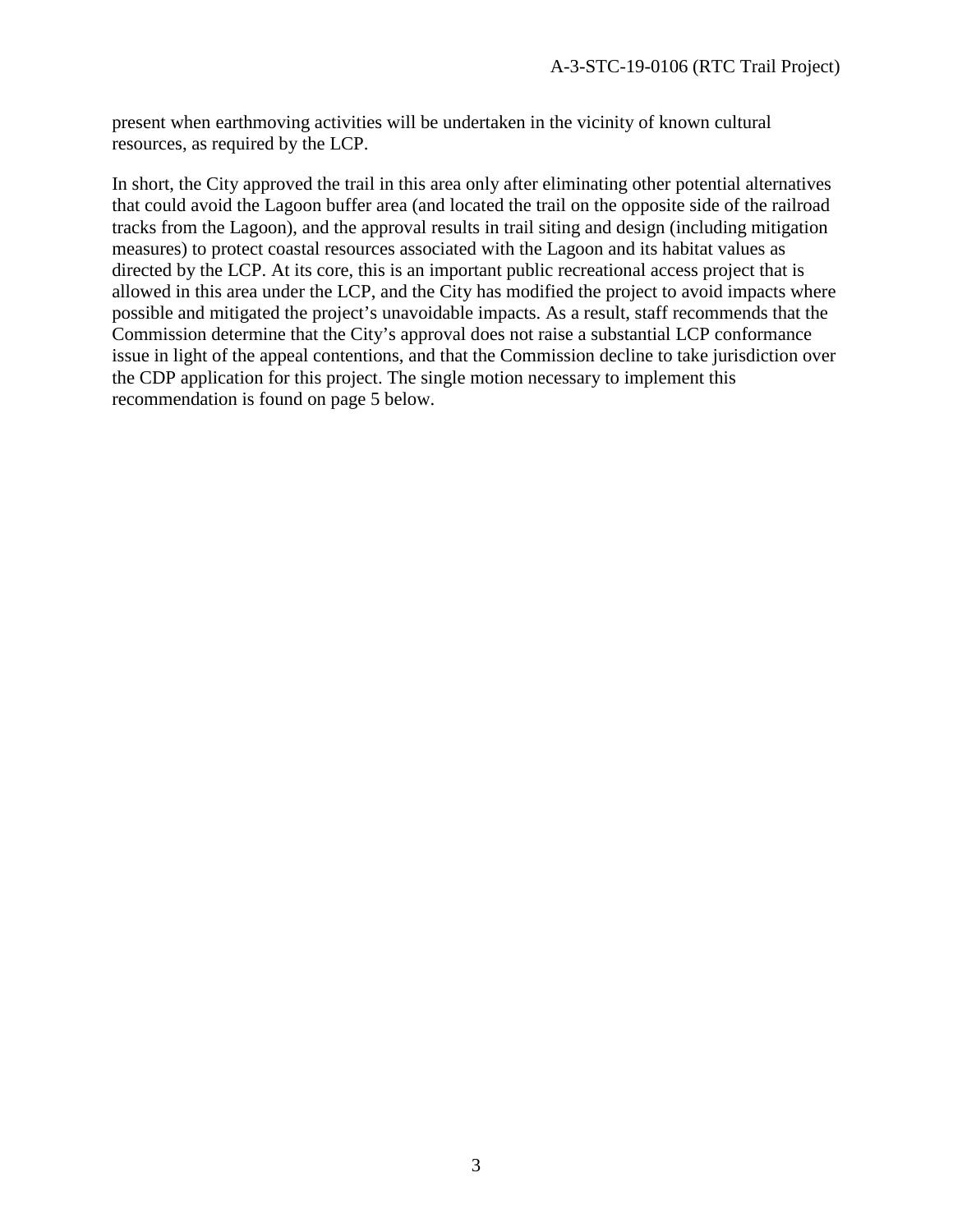## **TABLE OF CONTENTS**

| L. |             |  |
|----|-------------|--|
|    |             |  |
|    |             |  |
|    |             |  |
|    |             |  |
|    |             |  |
|    | $E_{\perp}$ |  |
|    |             |  |
|    |             |  |
|    |             |  |
|    | F           |  |

#### **APPENDICES**

Appendix A – Substantive File Documents Appendix B – Staff Contact with Agencies and Groups

#### **[EXHIBITS](https://documents.coastal.ca.gov/reports/2019/8/f22a/f22a-8-2019-exhibits.pdf)**

- Exhibit 1 Location Map
- Exhibit 2 Project Site Images
- Exhibit 3 Approved Project Plans
- Exhibit 4 City's Final Local CDP Action Notice
- Exhibit 5 Appeal of City of Santa Cruz's CDP Decision
- Exhibit 6 Relevant LCP Provisions

#### **CORRESPONDENCE**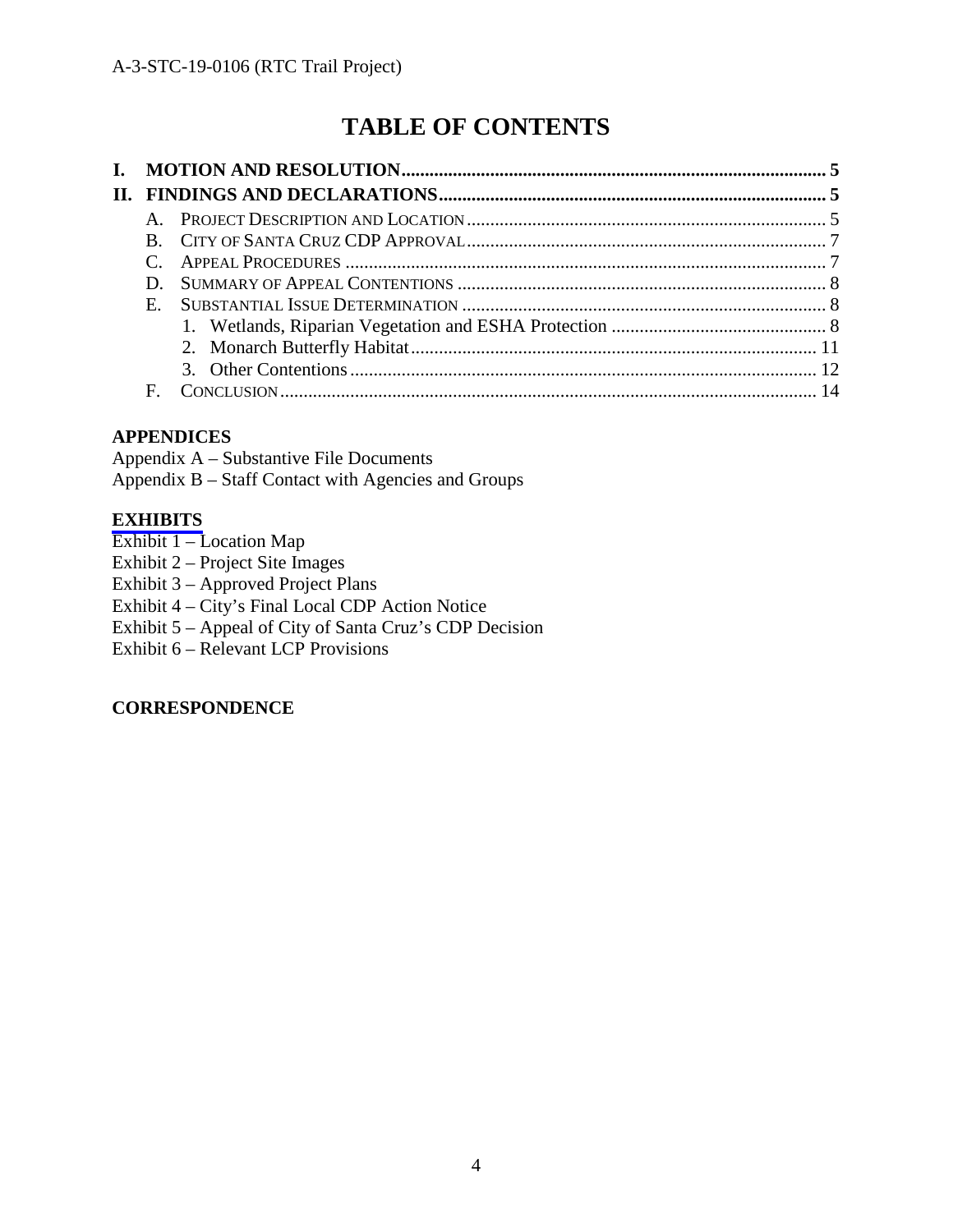## **I. MOTION AND RESOLUTION**

Staff recommends that the Commission determine that **no substantial issue** exists with respect to the grounds on which the appeal was filed. A finding of no substantial issue would mean that the Commission will not hear the application de novo and that the local action will become final and effective. To implement this recommendation, staff recommends a **YES** vote on the following motion. Passage of this motion will result in a finding of No Substantial Issue and the local action will become final and effective. The motion passes only by an affirmative vote of a majority of the Commissioners present.

*Motion: I move that the Commission determine that Appeal Number A-3-STC-19-0106 raises no substantial issue with respect to the grounds on which the appeal has been filed under Section 30603, and I recommend a yes vote.*

*Resolution to Find No Substantial Issue. The Commission finds that Appeal Number A-3-STC-19-0106 does not present a substantial issue with respect to the grounds on which the appeal has been filed under Section 30603 of the Coastal Act regarding consistency with the Certified Local Coastal Plan and/or the public access and recreation policies of the Coastal Act.* 

## **II. FINDINGS AND DECLARATIONS**

### **A. PROJECT DESCRIPTION AND LOCATION**

The City-approved project is a 0.79-mile paved bicycle/pedestrian trail along a segment of the existing Santa Cruz Branch Rail Line, which is owned by the Applicant (the Santa Cruz County Regional Transportation Commission),<sup>[2](#page-4-0)</sup> and runs some 32 miles through Santa Cruz County between Davenport and Watsonville, some of it near the shoreline. The approved trail segment would be part of a larger project that, upon completion, is designed to connect northern and southern Santa Cruz County with a mixed-use trail located mostly in the Santa Cruz Branch Rail Line right-of-way.<sup>[3](#page-4-1)</sup> This trail is intended to serve as a primary component of the Santa Cruz County portions of the Monterey Bay Sanctuary Scenic Trail (MBSST) network and the California Coastal Trail (CCT). The project under appeal is the third segment of the Applicant's overall trail project to be approved. Specifically, in 2017 the City approved the segment running

<span id="page-4-0"></span> $\overline{a}$  $2$  The Santa Cruz County Regional Transportation Commission purchased the Santa Cruz Branch Rail Line rail corridor in 2012.

<span id="page-4-1"></span><sup>&</sup>lt;sup>3</sup> The Santa Cruz Branch Rail Line is a railroad corridor established in 1876 that had in the past been used for the movement of freight, but such activity has been very limited in recent years. The Applicant has allowed some passenger rail service on the rail line since 2012 (e.g., holiday trains), but again in limited areas. The rail line corridor has also historically been used as a de facto pedestrian trail in the areas alongside of the railroad tracks, including because it cuts through the Santa Cruz County landscape in a way that predates much of the street and development layout and thus provides a relatively direct means of getting from place to place. That said, other than the Applicant's trail projects, and some private efforts at rudimentary trail development, the existing "trail" is generally in the form of volunteer footpaths on either side of the tracks. The Applicant's mixed-use trail projects are intended to ultimately enhance trail access by creating a paved bicycle/pedestrian public trail along the entire Santa Cruz Branch Rail Line segment running through Santa Cruz County. The Applicant intends for the corridor to be used for passenger and freight service on the railroad tracks, as well as the paved bicycle/pedestrian public trail alongside of the tracks (i.e., a "rail-trail" combination of uses).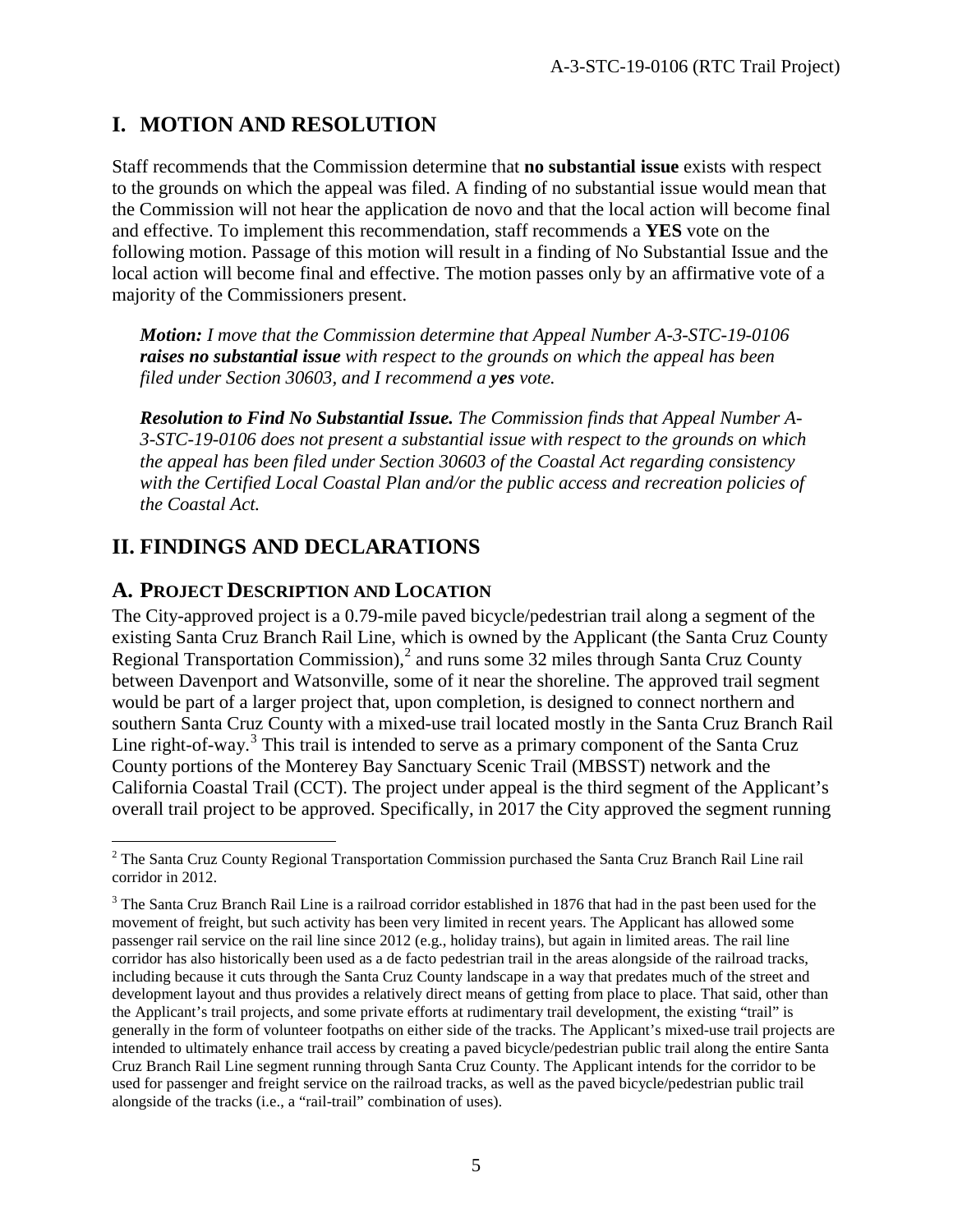$\overline{a}$ 

from Natural Bridges Drive to the intersection of Bay and California Streets, and in September 2018 the Commission approved a consolidated CDP for a short segment of the trail that crosses the San Lorenzo River on the existing railroad trestle bridge. That latter project was completed in May of this year and is currently open for public use.

The appealed project would run adjacent to and south (i.e., seaward) of the portion of the rail line corridor extending from the intersection of California Street and Bay Street on the City of Santa Cruz's west side (about three-fourths of a mile inland of the shoreline) to the Beach Street/Pacific Avenue roundabout at the foot of the Santa Cruz Municipal Wharf near the Main Beach/Boardwalk area. The trail would pass through a corner of the existing and mostly linear La Barranca Park, then alongside the City's Regional Wastewater Treatment Facility and the Neary Lagoon open space area before connecting to the roundabout at the base of the Santa Cruz Municipal Wharf. The trail would provide a connection between the residential neighborhoods of the City's west side and the its commercial, visitor-serving beachfront area.

The rail alignment in the project area slopes gently downward from the California Street/Beach Street intersection and La Barranca Park, mostly along the side of the slope that extends down from the elevation of La Barranca Park to the elevation of Neary Lagoon. Most of the trail would be located upslope from Neary Lagoon itself, but the trail reach closest to the roundabout is essentially flat and parallels a drainage feature on the opposite (northern) side of the railroad tracks. This drainage feature connects Neary Lagoon to a pump station that can be used either to direct runoff from the Lagoon to the wastewater treatment plant or allow it to flow via gravity through a storm drain that exits onto Cowell Beach just seaward of the roundabout.<sup>[4](#page-5-0)</sup> The drainage feature and the pump station are both located within the railroad wye (i.e., a triangular track configuration used to turn trains around) adjacent to a City corporation yard that serves the Municipal Wharf.

The trail would be approximately 12 feet wide, and located about 10 feet from the rail centerline (with variations at the east and west ends), mostly within the existing rail corridor property.[5](#page-5-1) To make room for the trail, a timber lagging retaining wall ranging in height from 3.5 to 19.5 feet would be installed along about two-thirds of the overall project length (about 3,140 feet) at the toe of the slope next to the existing tracks. Up to 42 trees would be removed along the approved trail alignment as part of the project, including 16 with heritage status under the LCP.

The project also includes improvements to the Beach Street/Pacific Avenue intersection to support a bicycle crossing, new storm drain infrastructure along the trail alignment, and trail safety lighting that is compliant with International Dark-Sky Association standards.

<span id="page-5-0"></span><sup>&</sup>lt;sup>4</sup> Bacteria levels in Neary Lagoon typically increase during the dry season due to the reduced freshwater flows into the lagoon and its use by birds and fish. In order to avoid releasing this water directly onto the beach, Neary Lagoon discharge is diverted to the City's wastewater treatment plant via a bypass line and treated prior to discharge into the Pacific Ocean. In order to minimize discharge onto Cowell Beach, the City may also divert lagoon water for treatment during the winter months if the plant has adequate capacity for the additional influent.

<span id="page-5-1"></span> $<sup>5</sup>$  A small component of the project, less than 0.25 acres, is located on the back side of two privately owned parcels</sup> that extend to the toe of the slope.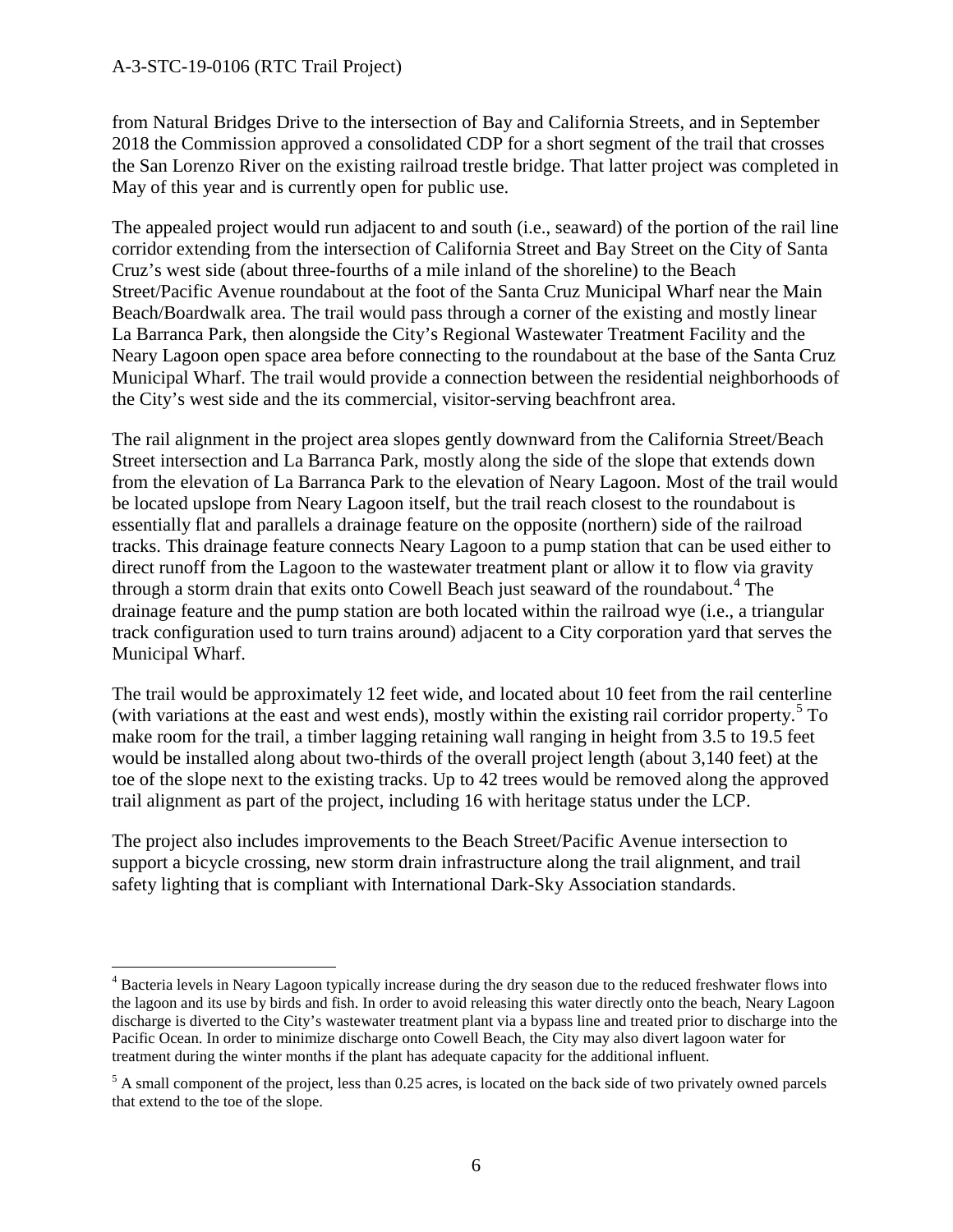See **Exhibit 1** for a location map and **Exhibit 2** for photographs of the site and surrounding area. See **Exhibit 3** for the City-approved project plans.

## **B. CITY OF SANTA CRUZ CDP APPROVAL**

On April 18, 2019 the City of Santa Cruz Planning Commission approved a CDP for the proposed trail project. The Planning Commission's decision was appealed (by the current Appellant in this Coastal Commission appeal) to the City Council which, after deliberation, upheld the approval and denied the appeal on June 11, 2019. The City's Final Local CDP Action Notice (see **Exhibit 4**) was received in the Coastal Commission's Central Coast District Office on Friday, June 14, 2019. The Coastal Commission's ten-working-day appeal period for this action began on Monday, June 17, 2019 and concluded at 5 p.m. on Friday, June 28, 2019. One valid appeal (see **Exhibit 5**) was received during the appeal period.

## **C. APPEAL PROCEDURES**

Coastal Act Section 30603 provides for the appeal to the Coastal Commission of certain CDP decisions in jurisdictions with certified LCPs. The following categories of local CDP decisions are appealable: (a) approval of CDPs for development that is located (1) between the sea and the first public road paralleling the sea or within 300 feet of the inland extent of any beach or of the mean high tide line of the sea where there is no beach, whichever is the greater distance, (2) on tidelands, submerged lands, public trust lands, within 100 feet of any wetland, estuary, or stream, or within 300 feet of the top of the seaward face of any coastal bluff, and (3) in a sensitive coastal resource area; and (b) for counties, approval of CDPs for development that is not designated as the principal permitted use under the LCP (Coastal Act Sections 30603(a)(1)-(4)). In addition, any local action (approval or denial) on a CDP for a major public works project (including a publicly financed recreational facility and/or a special district development) or an energy facility is appealable to the Commission (Coastal Act Section 30603(a)(5)). This project is appealable because it qualifies as a major public works project, because a portion of the project area is located within 100 feet of the Neary Lagoon wetland area, and because a portion of the project is located seaward of the first through public road and within 300 feet of the beach.

The grounds for appeal under Section 30603 are limited to allegations that the development does not conform to the certified LCP and/or to the public access policies of the Coastal Act. Section 30625(b)(2) of the Coastal Act requires the Commission to consider a CDP for an appealed project de novo unless a majority of the Commission finds that "no substantial issue" is raised by such allegations.<sup>[6](#page-6-0)</sup> Under Section 30604(b), if the Commission conducts the de novo portion of an appeals hearing (upon making a determination of "substantial issue") the Commission must approve a CDP provided it finds that the proposed development is in conformity with the

<span id="page-6-0"></span> $\overline{a}$  $6$  The term "substantial issue" is not defined in the Coastal Act or in its implementing regulations. In previous decisions on appeals, the Commission has considered the following factors in making substantial issue determinations: the degree of factual and legal support for the local government's decision; the extent and scope of the development as approved or denied by the local government; the significance of the coastal resources affected by the decision; the precedential value of the local government's decision for future interpretations of its LCP; and, whether the appeal raises only local issues as opposed to those of regional or statewide significance. Even when the Commission chooses not to hear an appeal (by finding no substantial issue), appellants nevertheless may obtain judicial review of a local government's CDP decision by filing a petition for a writ of mandate pursuant to the Code of Civil Procedure, Section 1094.5.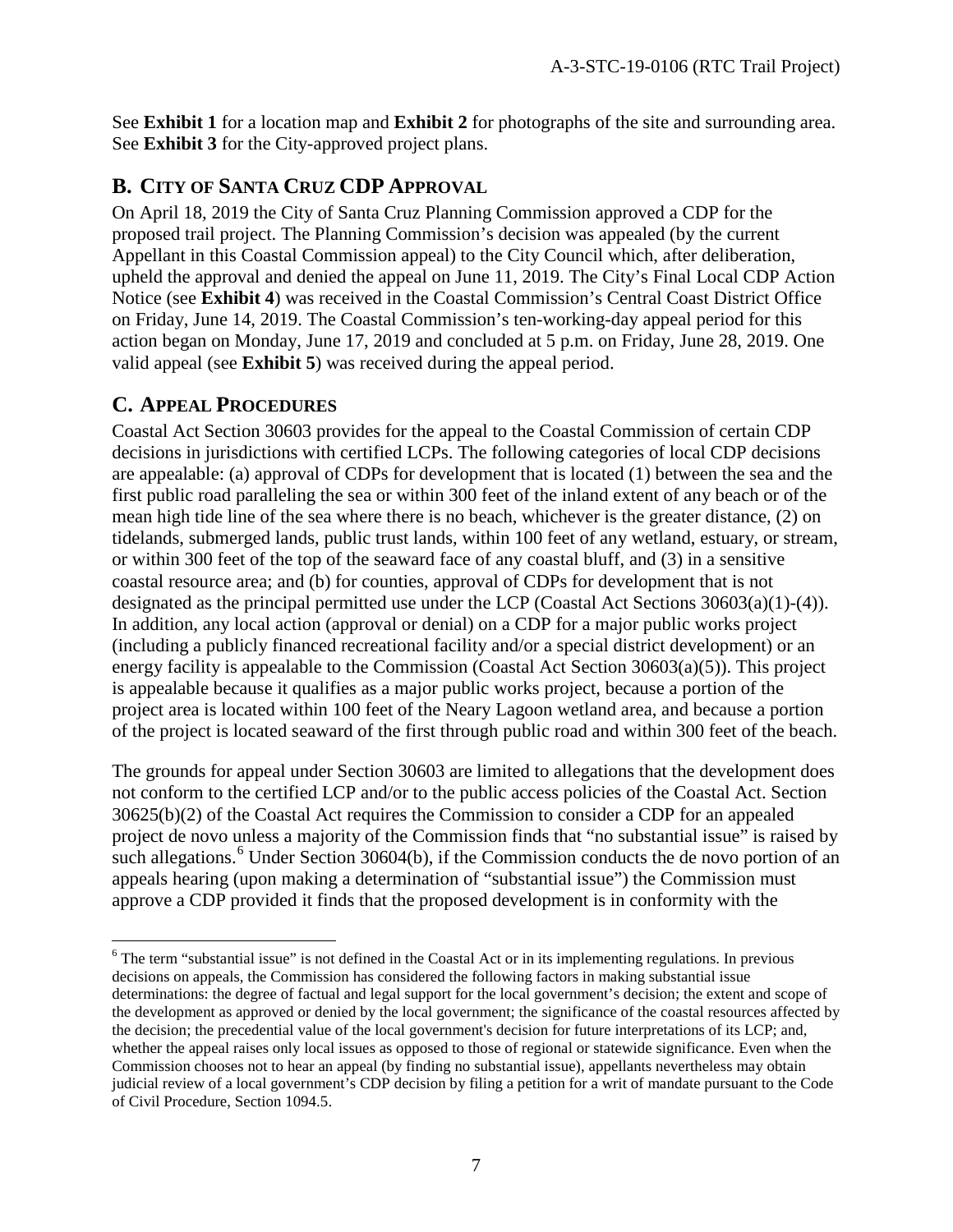certified LCP. If a CDP is approved for a project that is located between the nearest public road and the sea or the shoreline of any body of water located within the coastal zone, Section 30604(c) also requires an additional specific finding that the development is in conformity with the public access and recreation policies of Chapter 3 of the Coastal Act. A portion of this project is located between the nearest public road and the sea and thus this additional finding would need to be made if the Commission were to approve the project following the de novo portion of the hearing (if applicable).

The only persons qualified to testify before the Commission on the substantial issue question are the Applicant, persons opposed to the project who made their views known before the local government (or their representatives), and the local government. Testimony from other persons regarding the substantial issue question must be submitted in writing (California Code of Regulations, Title 14, Section 13117). Any person may testify during the de novo CDP determination stage of an appeal (if applicable).

#### **D. SUMMARY OF APPEAL CONTENTIONS**

The Appellant contends that the City-approved project raises LCP consistency questions relating to protection of wetlands, environmentally sensitive habitat area (ESHA), and monarch butterfly habitat. Specifically, the Appellant contends that the approved project would violate applicable LCP policies because the project falls within the riparian buffer for Neary Lagoon, and because trees and riparian vegetation would be removed to make way for the retaining wall and the lower portion of the trail, including eucalyptus trees that may be used as monarch butterfly habitat. The Appellant also argues that the LCP requires a more robust alternatives analysis than was done during the City's approval process and that the approved project's protections for cultural resources are inadequate. Please see **Exhibit 5** for the appeal contentions.

#### **E. SUBSTANTIAL ISSUE DETERMINATION**

#### **1. Wetlands, Riparian Vegetation and ESHA Protection**

As described above, the City-approved project would mostly be located along the side of a hill leading from La Barranca Park (and the west wide residential neighborhoods beyond) down to Neary Lagoon, with the lower reach of the trail running through a flatter area on the opposite side of the tracks from the Neary Lagoon outlet channel. The area is characterized primarily by invasive ruderal vegetation, along with some riparian vegetation. The approved project would not result in fill of any part of Neary Lagoon itself, nor of its outlet; however the trail would cover about an acre of vegetation that is considered riparian scrub. Much of this area is dominated by invasive species such English ivy, cape ivy, and Himalayan blackberry, however, and all of it is separated from Neary Lagoon proper and its drainage feature by the existing railroad tracks. See **Exhibit 2** for project site images.

The Appellant contends that the approved project raises LCP consistency issues because of the project's proximity to wetland habitat in and around Neary Lagoon, and because removal of the toe of the hill upslope of the existing tracks to make room for the trail will result in the removal of vegetation, including native trees and riparian species. The Appellant argues that LCP Environmental Quality (EQ) Policy 4.2.2.3 prohibits development and vegetation removal in wetland and that the City-approved project also violates LCP EQ Policy 4.2.2, which requires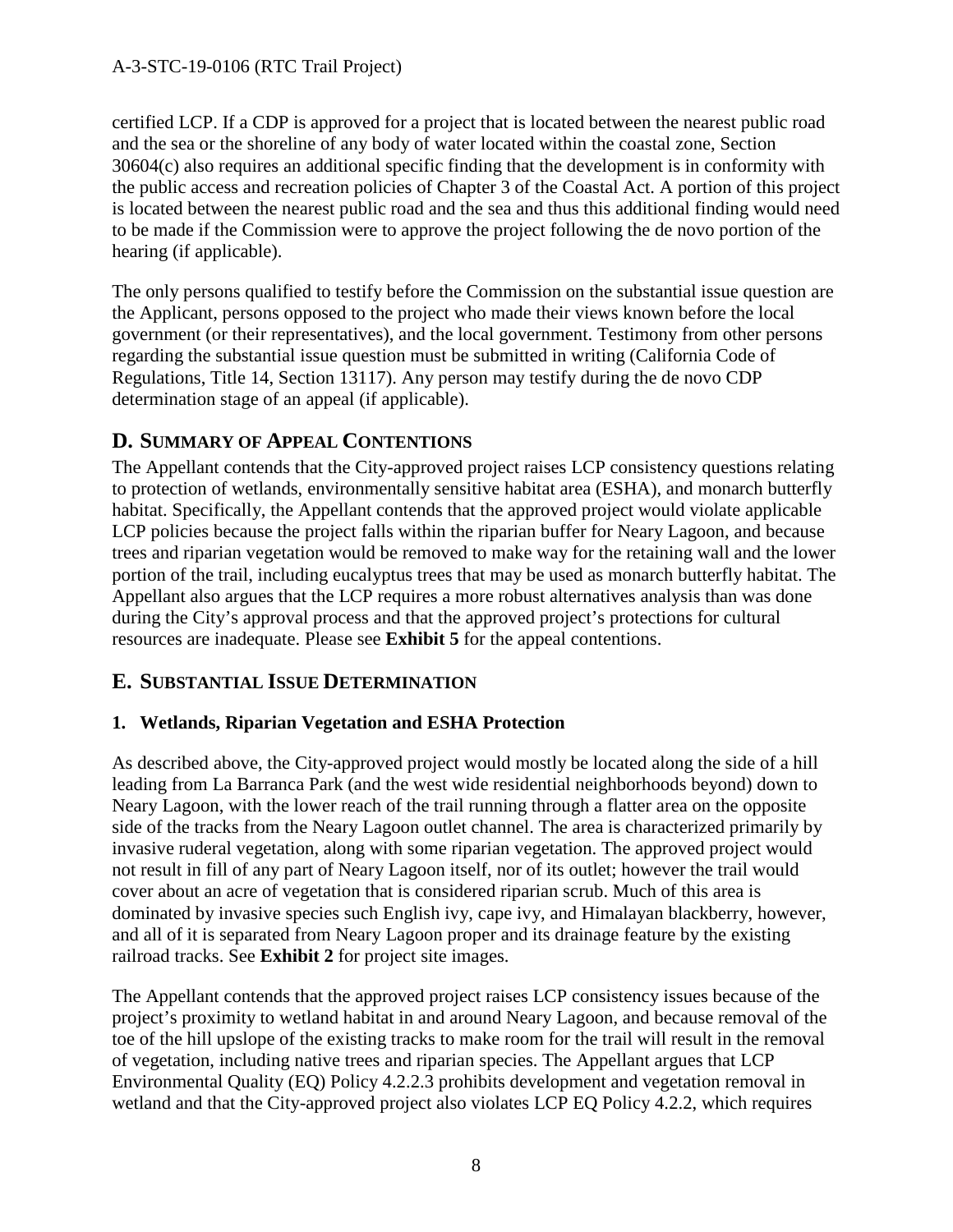minimization of development impacts on wetlands through setbacks of at least 100 feet and inclusive of all riparian vegetation. The Appellant also cites various Neary Lagoon Management Plan (NLMP) policies (all part of the City's certified LCP) that limit access to the Lagoon by the public and require the City to protect, restore, and secure management control over riparian forests in the Lagoon area (see **Exhibit 6** for a complete list of relevant LCP policies).

The City ultimately decided that a recreational trail in the Neary Lagoon area can be found consistent with the policies cited by the Appellant, as well as other LCP directives, for a variety of reasons. First, notwithstanding the general prohibition on development and vegetation removal in wetlands, EQ Policy 4.2.2.3 does allow certain uses within riparian and wetland resource and buffer areas, including recreational uses such as this trail, provided that such uses are otherwise consistent with the EQ Policies of the LCP and adopted management plans. Further, EQ Policy 4.2.2.2 specifies that for Neary Lagoon, the 100-foot buffer applies only to *non-recreational* land uses such as parking and housing (i.e., the 100-foot buffer is not an absolute requirement prohibiting all development). With respect to the adopted management plan for the area, the NLMP clearly supports the expansion of public recreational features within the Neary Lagoon Management Area. In addition to supporting improvements to a network of floating boardwalks that cover lagoon waters, the NLMP anticipates a bicycle-serving trail in the project alignment. Specifically, NLMP Community Facilities Policy 8.4.1 directs the City to "investigate a bicycle path along the railroad tracks" as a means of balancing the need for improved bicycle access and circulation with the imperative to protect wildlife and minimize impacts of human activities in areas closer to the Lagoon itself and to higher-value open water and riparian habitat.

The Appellant also notes that the Neary Lagoon Management Plan calls for protection and management of "the west side riparian forest and mixed oak woodland area" (NLMP EQ Policy 3.4) and for securing improved management control of "the riparian forest and mixed-oak woodland area adjacent to the west boundary of the management area" (NLMP EQ Policy 3.4.1). The area referenced by these policies is not explicitly delineated in any NLMP map, and the construction of the retaining wall for the proposed trail would result in the removal of some riparian tree species and oaks; however all of the affected trees are located either (1) on the south and southwest sides of the Lagoon, and are separated from the large, contiguous area of riparian forest on the Lagoon's west side by Neary Lagoon Park (which consists of developed recreational features like tennis courts and a playground) and the wastewater treatment plant, or (2) on the east side of the Lagoon. In fact, only a small portion of the project area is within the management area to which NLMP EQ Policy 3.4 applies. While NLMP EQ Policy 3.6 calls for enhancing and restoring the riparian forest in the management area more broadly (i.e., not just on the west side), and NLMP EQ Policy 3.3 requires protection of riparian areas by restricting and limiting access by the public and domestic pets, as noted above the NLMP as a whole clearly envisions and allows public access and recreation related development. In short, the Appellant cites to many generally-applicable policies within the LCP and NLMP with respect to arguing project inconsistency with the LCP and NLMP. However, as discussed above, these broadlyapplicable policies do not necessarily warrant a finding of LCP or NLMP inconsistency on the basis of qualifiers (exceptions) within those same policies, more specifically-applicable policies within the LCP and NLMP, and the fact that even as designed the project can be found to be consistent with some of the broadly-applicable policies.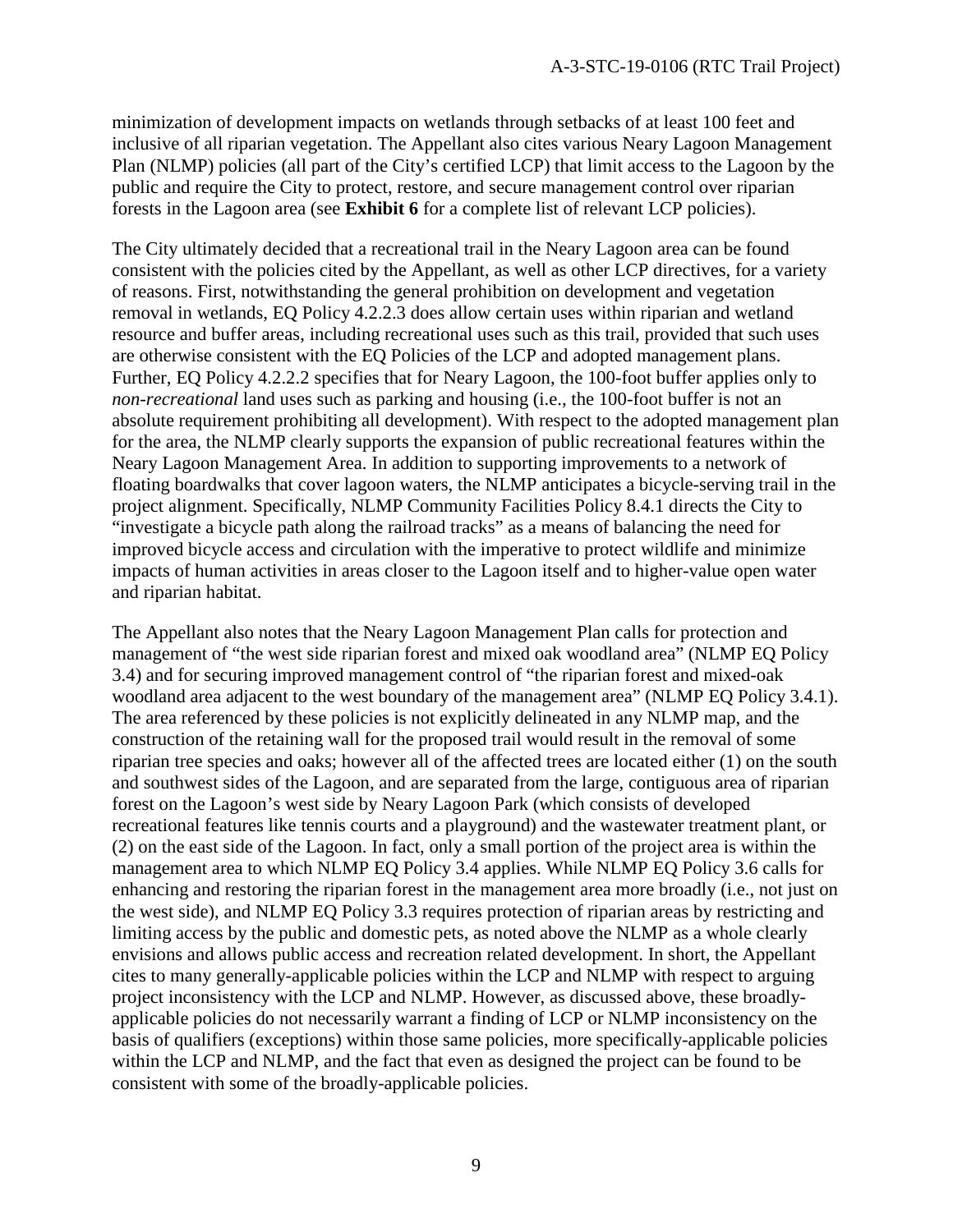In addition, the City analyzed several alternative alignments to avoid impacts to riparian vegetation. First, the City considered a trail alignment along the north (or inland) side of the railroad tracks as-envisioned in the MBSST Master Plan, but concluded that this would result in greater impacts to the hillside and to vegetation in the project area than the approved south-side configuration:

*A north-side trail alignment would have required extensive grading and vegetation removal to construct an engineered retaining wall, sufficiently stout to support loads from trains' diesel engines. A retaining wall at this location would require approval of a Slope Modification/Variance. Further, policies 5.3 & 5.3.3 of the LCP strive to protect the visual character of the Neary Lagoon mapped escarpment area (Figure 2-7 in the NLMP) through preservation of native vegetation. By placing the trail on the south side of the tracks there will be less riparian vegetation impacts and the tall vegetation on the*  north side of the tracks will be preserved as called out in the NLMP, while vegetation *upslope from the proposed retaining walls will also be maintained (Planning Commision Agenda Report, p. 3).*

The City also considered routing the trail through the existing La Barranca Park, but connecting the trail back to the railroad right-of-way would require spanning the thirty-five foot elevation gap between the western end of the park and the parallel portion of the railroad bed with a large concrete ramp structure, which would also displace hillside vegetation and have significant visual impacts on the area. Moreover, this alternative would not have avoided placement of a trail alongside the rail in the area adjacent to the Neary Lagoon drainage feature, where the trail would come closest to open water wetlands. Additionally, directing bicycle traffic through La Barranca Park, which is essentially linear, would negatively impact the park and its current users, many of whom are elderly.

Finally, the City explored routing the trail onto existing roadways, which would have avoided impacts to the vegetated slope areas, but at the expense of trail user safety and trail accessibility, both of which are fundamental to the purpose of the project. As the City explained:

*The City analyzed…an alternative alignment on Bay Street from the intersection of Bay Street/California Street to the intersection of Bay Street/West Cliff Drive and an alternative alignment on California Street from the intersection of California Street/Bay Street to the intersection of Laurel Street/Pacific Avenue. These alternative alignments were not pursued further because they would not meet the objective of maximizing safety of trail users and encouraging new riders; these roadways currently experience high bicycle and pedestrian collisions. In addition, these alignments would have slopes that exceed 8.33 percent, which would result in the alignments not being compliant with the Americans with Disabilities Act (ADA) (Planning Commision Agenda Report, p. 4).*

A trail-only project (i.e., a project where the trail would be constructed over/in the same location as the railroad tracks and the railroad tracks would not be used by trains) was not considered because this segment of the rail line is actively used by Roaring Camp Railroad, which has track rights to over a thousand feet of track west of the wye that it uses to turn the train. This alternative was also not considered because it is the Applicant's intention that the Santa Cruz Branch Line corridor be used for both rail and trail, including this project segment, and a trail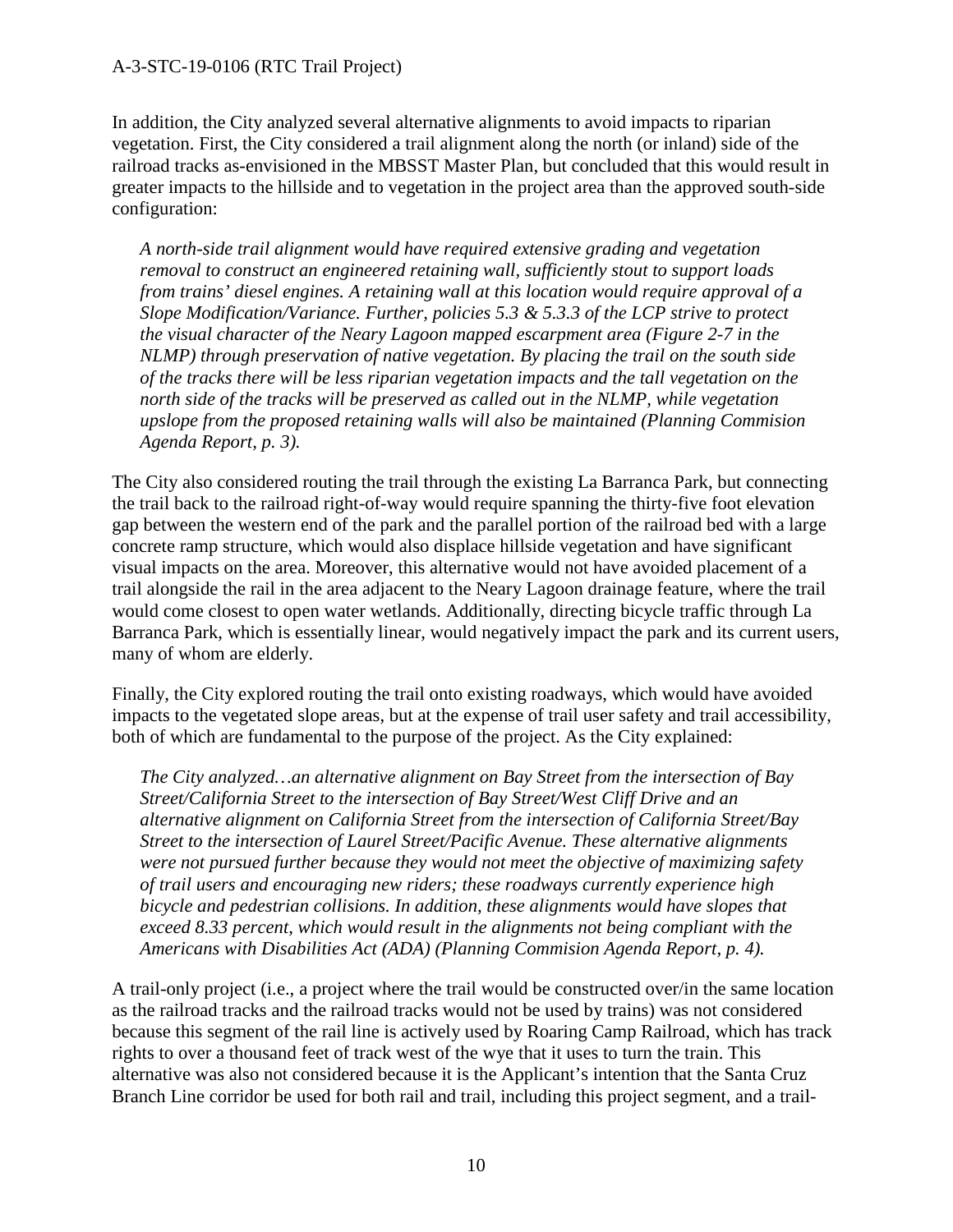only project would be inconsistent with that Applicant objective. Also, this kind of alternative, though it could likely have served to avoid most if not all of the need for retaining walls and vegetation removal, would still have the same wetland/riparian habitat locational issues (in relation to the Lagoon and the drainage feature) as would the project. The approved project serves to site the trail in an area as far from the Lagoon and the drainage feature as possible.

Thus the City analyzed several alternatives for the project and identified no feasible, less environmentally damaging alternative. This is consistent with the requirements of EQ Policy 4.2.2.3, which allows certain types of development even in wetlands themselves (in addition to in the prescribed 100-foot buffer from them) "where there is no feasible, less environmentally damaging alternative, and where feasible mitigation measures have been provided to minimize adverse environmental effects."

LCP EQ Policy 4.2.2 also requires the City to minimize the impact of allowable development upon riparian and wetland areas. The City has done so in this case by locating the trail on the south side of the tracks (thereby preserving the riparian vegetation that is directly contiguous to the Lagoon); by requiring construction best management practices designed to prevent runoff into the riparian area; by including storm drainage in the design of the trail; and by requiring all trees removed to be replaced at a 1:1 ratio, all heritage trees removed to be replaced at a 2:1 ratio, and all riparian trees removed to be replaced at a 3:1 ratio at another City-owned wetland site.<sup>[7](#page-10-0)</sup>

The Appellant also contends that the City-approved project violates LCP EQ Policy 4.5's broad requirement to "protect and minimize the impact of development on bird, fish, and wildlife habitat in and adjacent to waterways." Specifically, the Appellant claims that the presence of a path that allows bicycles in the project area will pose a risk to wildlife movement from and to Neary Lagoon. However, the NLMP already identifies the approved alignment as the least impactful bicycle route through the area, and the City has minimized the impact of the approved project to the greatest extent feasible, as required by the LCP, through measures such as storm drainage and minimal lighting from International Dark-Sky Association-approved fixtures.

In summary, while the project will result in some direct impacts to riparian vegetation (including some riparian trees), heritage trees (including oaks), as well as indirect impacts to Neary Lagoon more broadly (i.e., due to increased use of the area), the City has provided substantial evidence to support its position that this public trail improvement project, as conditioned by the City, is allowable in the area in question under the LCP, and that it appropriately mitigates for unavoidable impacts as required by the LCP. For all these reasons, the City's approval does not raise a substantial issue of LCP conformance with respect to wetlands, riparian vegetation, and ESHA protections.

#### **2. Monarch Butterfly Habitat**

 $\overline{a}$ 

The City's LCP contains specific protections for monarch butterflies, including EQ Policy 4.5, which requires protection of "rare, endangered, sensitive and limited species and the habitats supporting them as shown in Map EQ-9" or as determined through the planning and review

<span id="page-10-0"></span><sup>&</sup>lt;sup>7</sup> The City's LCP requires replacement at a 2:1 ratio for significant vegetation, but does not specify where the new trees must be planted.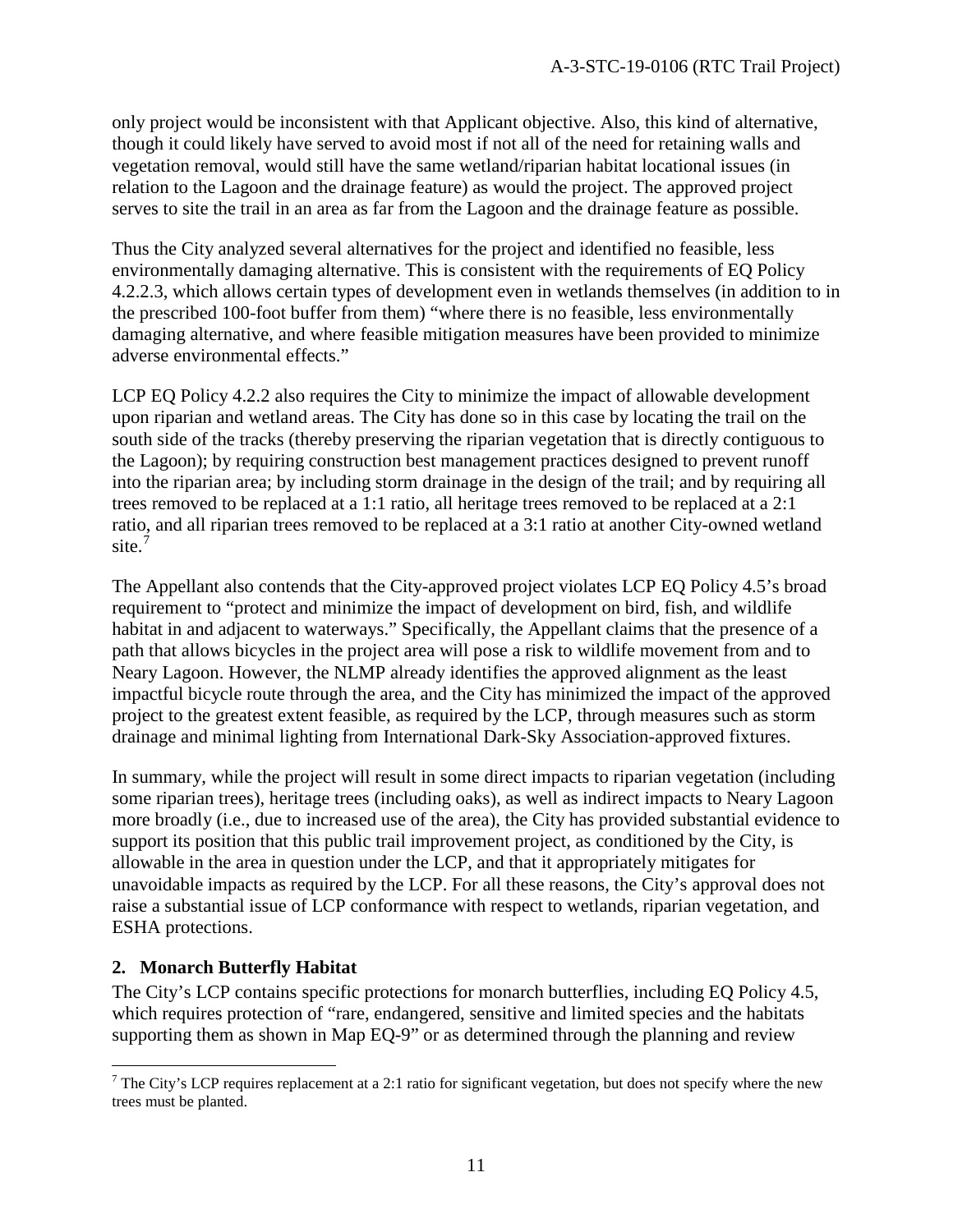process, as well as LCP EQ Policy 4.5.3, which requires the City to "protect monarch butterfly overwintering sites and ensure adequate buffering of these sites from development." See **Exhibit 6** for these policies and map.

The Appellant contends that the City-approved project violates EQ Policy 4.5.3 because the construction of the trail will result in the removal of one blue gum eucalyptus tree in a eucalyptus grove located upslope of the Neary Lagoon drainage outlet. This grove is not identified in Map EQ-9 as a monarch butterfly overwintering roosting site. Even so, the City undertook a biological assessment of the site, including a field review that was conducted by a biologist in December 2018 (when monarch butterflies are present in Santa Cruz), in order to ascertain the quality of the eucalyptus grove as overwintering monarch habitat. The field review confirmed the findings of the City's research, which showed that a lack of low branches and nearby nectar sources in this eucalyptus grove (which would be needed to support overwintering monarch butterflies) make it unlikely that the site does or will provide the quality of habitat necessary to support overwintering monarchs, and likely explains the fact that monitoring efforts by the California Department of Fish and Wildlife and the Xerces Society<sup>[8](#page-11-0)</sup> have not recorded overwintering monarch butterflies in the vicinity of the subject eucalyptus grove since the 1980s. This is not to say that monarch butterflies do not use the site at all — the City in general is habitat for this species, and monarchs are routinely observed even in the most urbanized parts of Santa Cruz, using non-native plants that thrive in disturbed areas as nectar sources — but rather that it does not provide the overwintering roosting habitat that is protected in the City's LCP.

It should also be noted that in spite of the limitations of this site as monarch habitat (and the fact that the California Invasive Plant Council lists blue gum eucalyptus trees as an invasive species in coastal areas of California, including Santa Cruz), the City revised the design of the retaining wall in the vicinity of the eucalyptus grove to reduce the number of trees to be removed from six to one. This change was made in response to comments from an individual affiliated with the Appellant group on the City's Initial Study/Mitigated Negative Declaration.

In summary, the City in this case rendered its CDP decision based on evidence showing that the eucalyptus grove is not a monarch butterfly overwintering roosting site protected by the LCP, and did so after modifying the project to reduce the number of trees to be removed. Thus, the City's approval does not raise a substantial issue in terms of the project's conformance with the certified LCP's monarch butterfly protections.

#### **3. Other Contentions**

The Appellant further contends (1) that the City's alternatives analysis is not supported by adequate evidence to satisfy the requirements of LCP EQ Policy 4.2.2.3; (2) that the City should require, rather than recommend, the presence of a Native American monitor during earth moving activities to achieve consistency with LCP Cultural Resources (CR) Policy 1.3.2, and; (3) that the approved project will not enhance coastal access because the City-approved trail is duplicative of existing bike lanes in adjacent neighborhoods and will not be accessible to nearby residents because of "the location of the trail along a steep slope."

<span id="page-11-0"></span> $\overline{a}$ <sup>8</sup> The Xerces Society for Invertebrate Conservation is an international nonprofit organization that protects the natural world through the conservation of invertebrates (with a special focus on insects, including butterflies) and their habitats.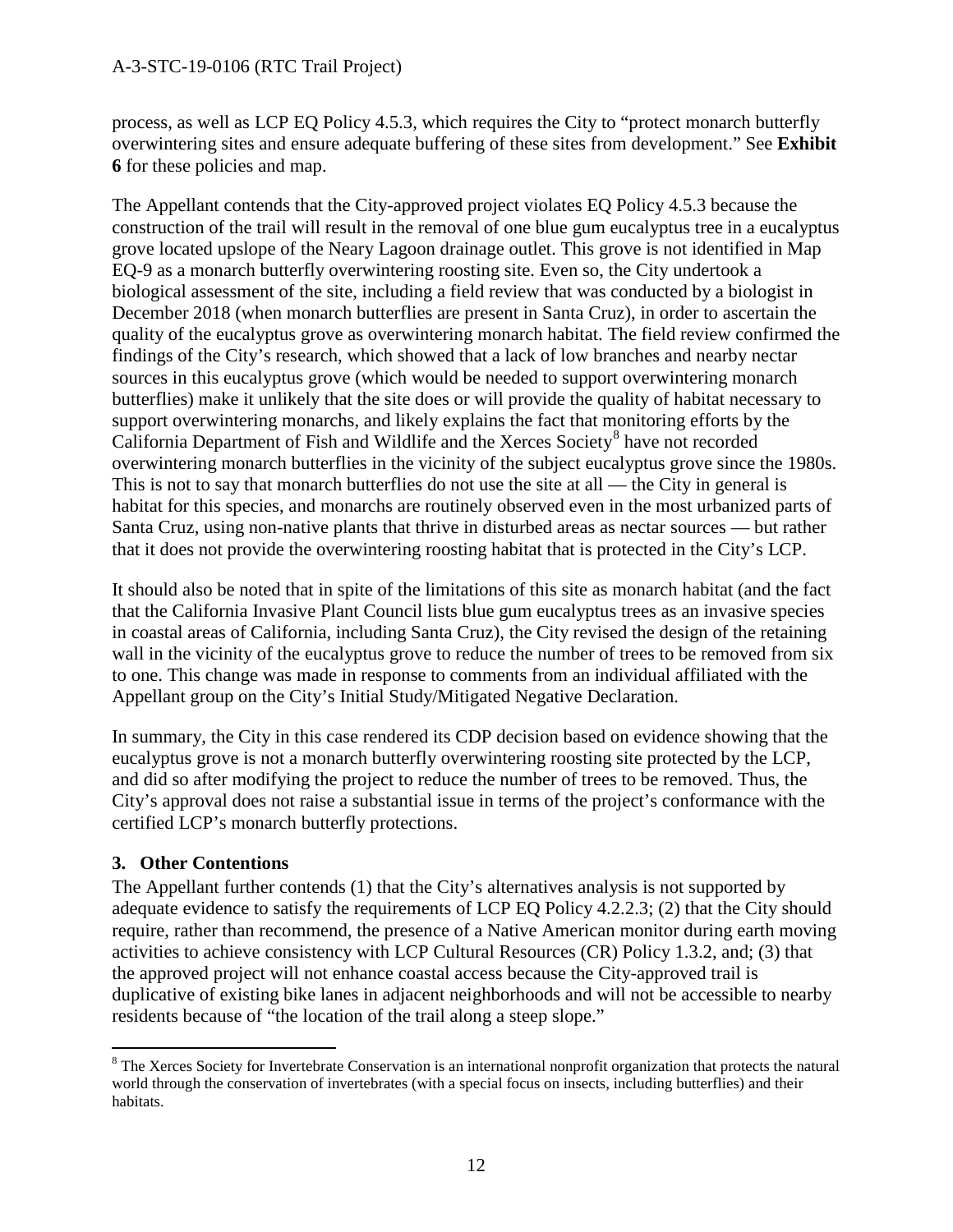With respect to the alternatives analysis, EQ Policy 4.2.2.3 does not provide specific requirements as to the level of analysis that must be undertaken. In this case, the City undertook the alternatives analysis described above and identified no feasible, less environmentally damaging alternative. In that analysis, the City adequately identified the tradeoffs associated with the other possible alignments and project permutations in a manner that allowed the City to make the requisite findings under the LCP.

With respect to cultural resources, LCP CR Policy 1.3.2 requires an archaeological observer to be present when certain types of ground-disturbing work, including earth-moving, are conducted on or in the vicinity of known archeological sites, and also requires a Native American observer to be present during earth-moving for projects on or in the vicinity of known burial or most sacred sites. The approved trail alignment does overlap with documented prehistoric resource areas, and the City's approval included adoption of all mitigation measures identified in the environmental review process to avoid impacts to cultural resources. Among these measures is an "Environmentally Sensitive Area Action Plan" and "Archeological Monitoring Plan" that would establish an Archeological Monitoring Area (AMA) that would include all identified prehistoric resource areas within the project area. Any ground disturbing activities within the AMA would be monitored by both a consultant archeologist and a Native American representative, consistent with the requirements of CR Policy 1.3.2.

Lastly, with respect to the Appellant's contentions that the new trail would be duplicative of existing bike lanes and not accessible to others, while other bike lanes exist in the surrounding area (chiefly along Bay Street and West Cliff Drive), all these existing bike lanes require bicyclists to share the road with motorized vehicles. In contrast, the approved project would provide a protected riding experience for cyclists that would also connect to other protected trail segments along the Main Beach/Santa Cruz Beach Boardwalk area, and ultimately along the entire Santa Cruz Branch Rail Line under the Applicant's proposed overall project, and would thus facilitate alternative transportation along the Santa Cruz County coastline that minimizes the risks of riding along with traffic. The City-approved trail project thus provides a distinct bicyclist amenity that is not the same as (and thus not duplicative of) existing bicycle infrastructure in the area; rather, it provides a bicyclist experience that is safer, more scenic, and, consequently, more welcoming to cyclists (as well as to pedestrians, including people who use wheelchairs, families with strollers, and others currently using the sidewalk, including nearby residents) than riding on the road. As to the slope of the trail, it averages 1.5% and does not exceed 2% at any point along the segment, which exceeds the requirements for ADA accessibility.<sup>[9](#page-12-0)</sup> There is nothing to indicate that the slope of the approved trail will preclude its use by people with disabilities.

It is also important to note that the City-approved project (and the larger trail of which it is intended to be a part) is much more than just a means of alternative transportation. It is also intended to enhance coastal visitor access and connectivity between recreation sites and visitorserving facilities up and down the Santa Cruz coast. It would allow visitors and residents who use wheelchairs, who currently have limited access to Neary Lagoon and only one ADA-

<span id="page-12-0"></span> $\overline{a}$ <sup>9</sup> Generally speaking, the maximum allowable running slope (i.e., the slope in the direction of travel) for ramps under the ADA is 8.33%, and the maximum allowable cross slope (i.e., the slope perpendicular to the running slope) is 2%.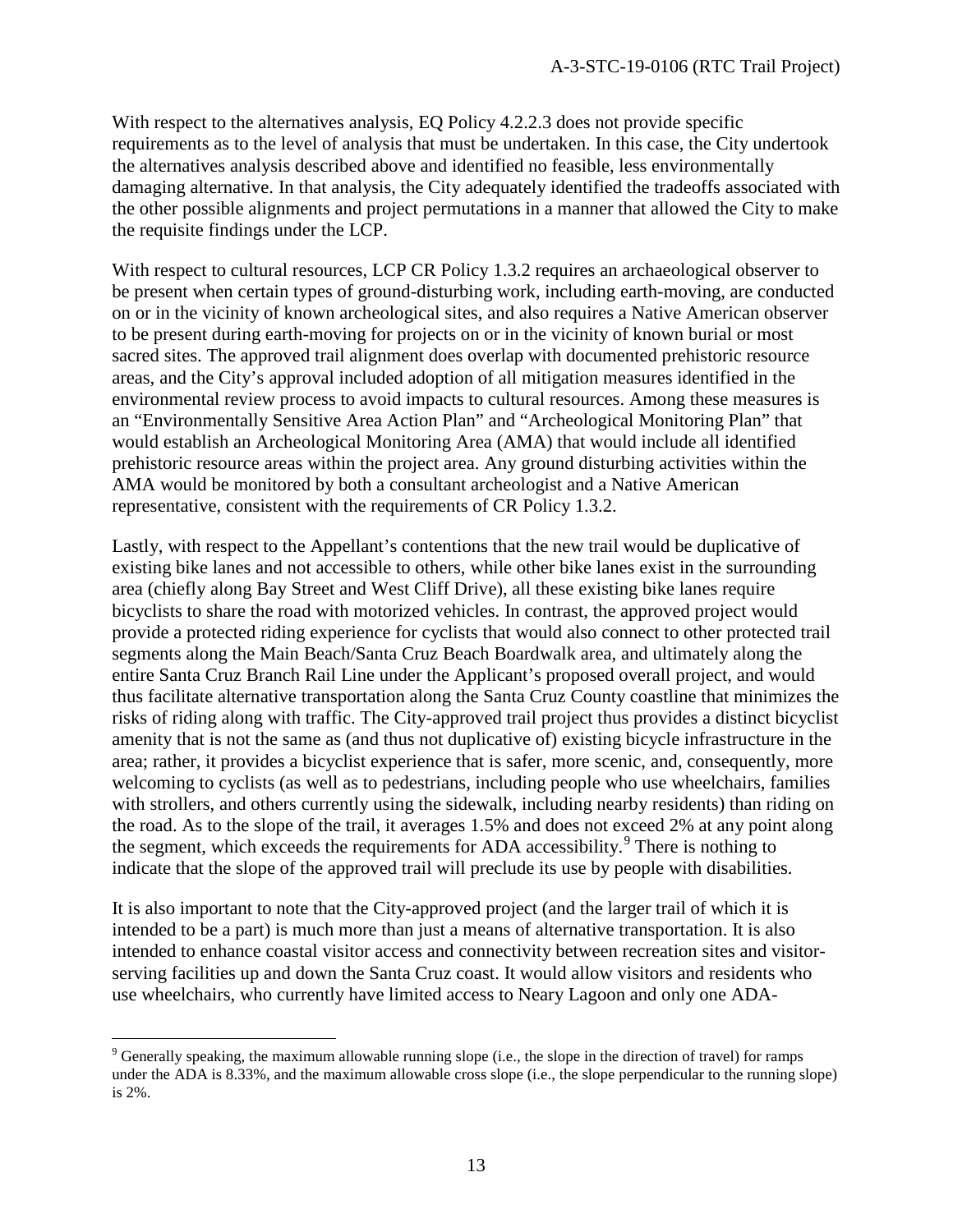accessible route between the west side and the Main Beach area,  $^{10}$  $^{10}$  $^{10}$  to tour these areas and avoid steep grades. In fact, the approved project would offer a more gradual slope from the west side (which is located on a former marine terrace about 35 feet above the San Lorenzo River flood plain) to the beach and downtown area than any surface street in the vicinity (i.e., Laurel Street between California and Felix Streets, Beach Street between Pacific Avenue and West Cliff Drive (11% grade), and West Cliff Drive between Beach Street and the Pacific Avenue/Center Street roundabout (8% grade)).

In short, the trail will serve multiple purposes that are not adequately or comprehensively met by existing infrastructure in the project area, including, but not limited to, dramatically improved bicycle and pedestrian access between two key coastal recreation points, and will ultimately facilitate enhanced pedestrian/bicyclist access overall through Santa Cruz County. The City's approval of the project does not raise substantial LCP issues in terms of the other issues raised by the Appellant.

#### **F. CONCLUSION**

When considering a project that has been appealed to it, the Commission must first determine whether the project raises a substantial issue of LCP conformity such that the Commission should take jurisdiction de novo over a CDP application (i.e., as a new application) for such development. At this stage, the Commission has the discretion to find that the project does not raise a substantial issue of LCP conformance. As explained above, the Commission has in the past considered the following five factors in its decision of whether the issues raised in a given case are "substantial": the degree of factual and legal support for the local government's decision; the extent and scope of the development as approved or denied by the City; the significance of the coastal resources affected by the decision; the precedential value of the City's decision for future interpretations of its LCP; and, whether the appeal raises only local issues as opposed to those of regional or statewide significance.

In this case, these five factors, considered together, support a conclusion that this project does not raise a substantial issue of LCP conformance. First, in terms of the degree of factual and legal support of the City's position, the City appropriately analyzed the proposed project against the LCP, and provided substantial evidence to support its decision. First, in terms of wetlands, riparian vegetation, and ESHA, the City's evidence showed that the project is allowable in the approved location per LCP policies, that alternatives were analyzed and none were identified that were both feasible and less impactful, and project impacts could be appropriately mitigated as is required by the LCP. Second, for monarch butterflies, the site is not identified as a monarch overwintering site in the City's LCP and is considered low-quality habitat, and the City modified the project to substantially reduce impacts to eucalyptus trees in response to stated public concerns. With respect to cultural resources, a Native American monitor will be present for earthmoving activities that are in the vicinity of documented cultural resources, as recommended

<span id="page-13-0"></span> $\overline{a}$  $10$  Currently, the only pedestrian access between the west side and the Main Beach/downtown area that avoids steep slopes is on West Cliff Drive between the top of the Beach Street hill and the Pacific Avenue/Center Street roundabout. West Cliff Drive is one-way along this road segment and is flanked by an at-grade, unprotected, oneway bicycle lane on one side and on the other side by an eight-foot-wide sidewalk intended for shared use by pedestrians and uni-directional bicycle traffic. Though it does provide a relatively gentle slope, this route is constrained and requires multiple transportation modes to share a relatively small space.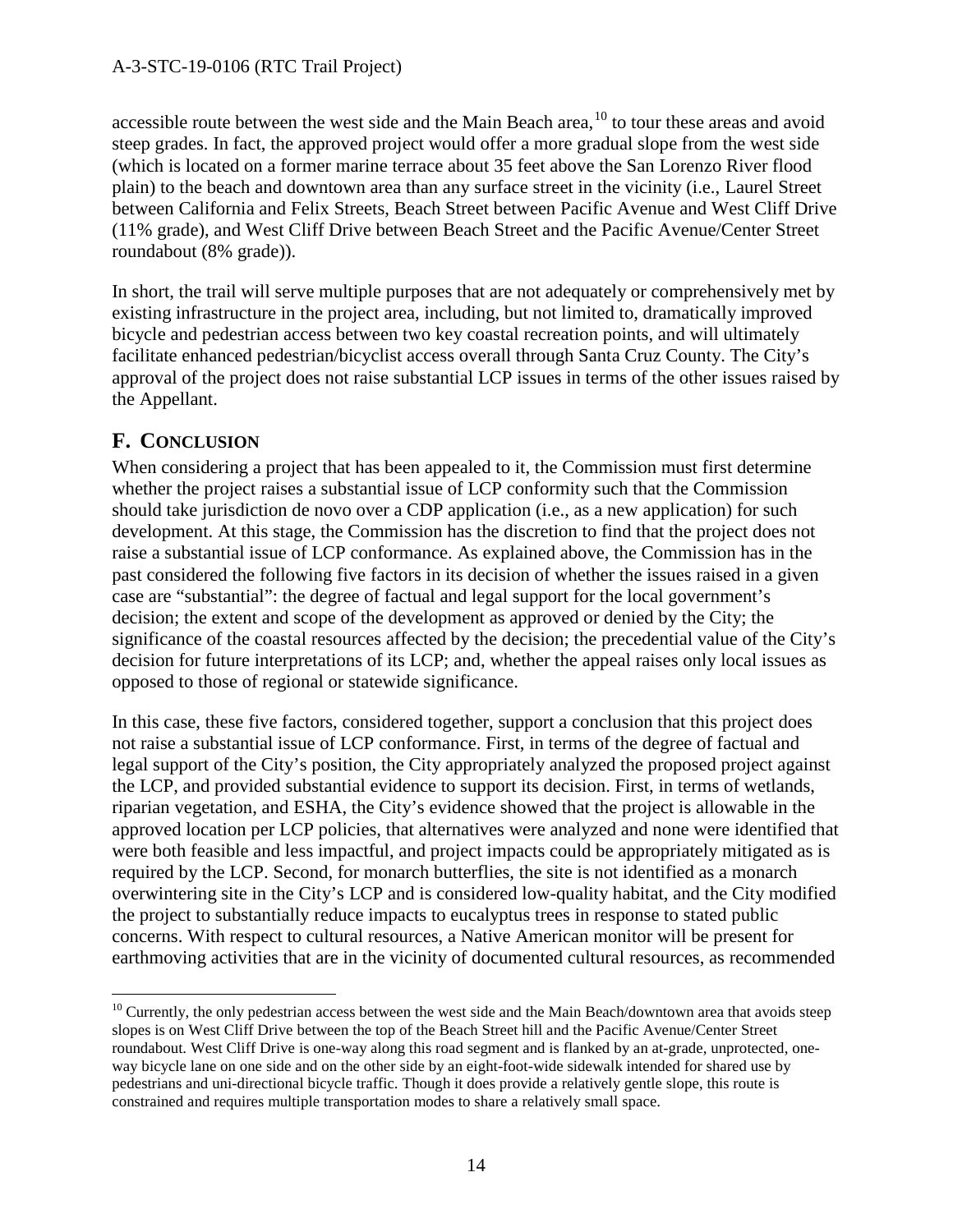by the tribal representatives consulted by the City during the environmental review process. Finally, the approved project will provide a new and unique coastal access and recreation opportunity, including by providing ADA-accessible access between two key coastal recreation areas where none currently exists. Rather than duplicating existing access opportunities as the Appellant suggests, it will enhance them as required by the LCP and the Coastal Act. Thus, the City has provided adequate factual and legal support for its decision that the approved development would be consistent with the certified LCP.

As to the extent and scope of the City-approved project, although a relatively large project in terms of total length, both taken in isolation and in the context of the larger vision for the MBSST in Santa Cruz County, the approved project will provide significant improvements to coastal public access while limiting significant coastal resource impacts and mitigating for those that are unavoidable. It is worth keeping in mind that the proposed development is relatively low-impact, public-benefit-oriented infrastructure, not private development. In that context, the extent and scope of the project do not argue for a finding of substantial issue.

The resources involved in the application are clearly significant coastal resources. In fact, public recreational access and protection of ESHA and wetland/riparian areas are among the highest of LCP objectives. However, as described in the findings above, the City provided a reasoned analysis of the issues pertaining to those resources, and resolved any LCP issues associated with the project in a manner appropriate to the specific facts of the project and the location, arguing for a finding of no substantial issue on this point. The City's action here does not raise precedential issues with respect to LCP interpretation for much the same reason.

And finally, although the coastal resources and associated LCP issues involved with this project are obviously the types that have both regional and statewide significance, these issues were appropriately arbitrated under the specific policies of the local LCP in this case, again arguing for a finding of no substantial issue. In other words, as discussed in this report, the specific proposal here is in fact contemplated by both the LCP and the NLMP, meaning that many of the resource policy issues alleged by the Appellant have already been addressed via the LCP and NLMP policies, as discussed above.

For the reasons stated above, the Commission finds that Appeal Number A-3-STC-19-0106 does not present a substantial issue with respect to the grounds on which the appeal has been filed under Section 30603 of the Coastal Act.